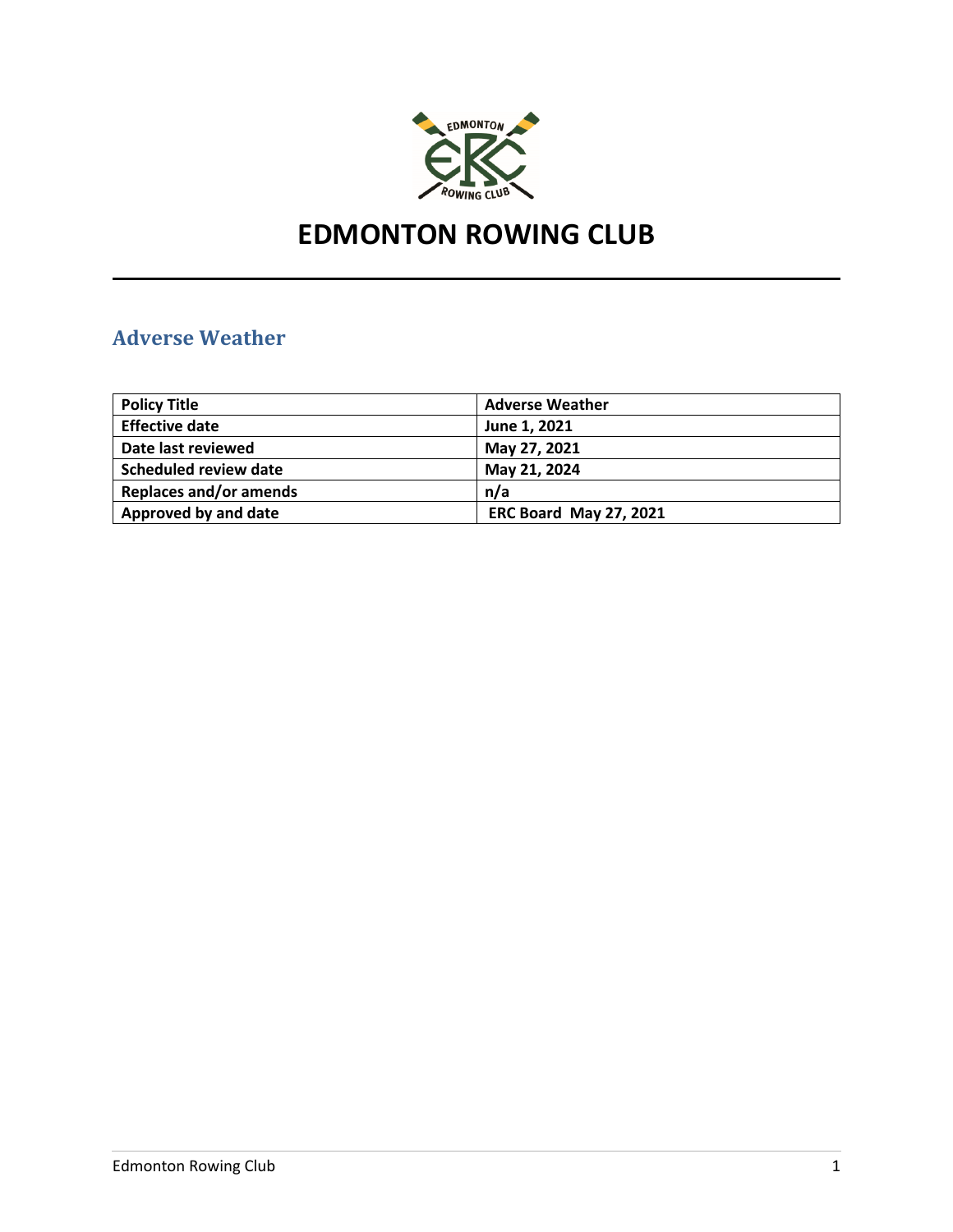# **Table of Contents**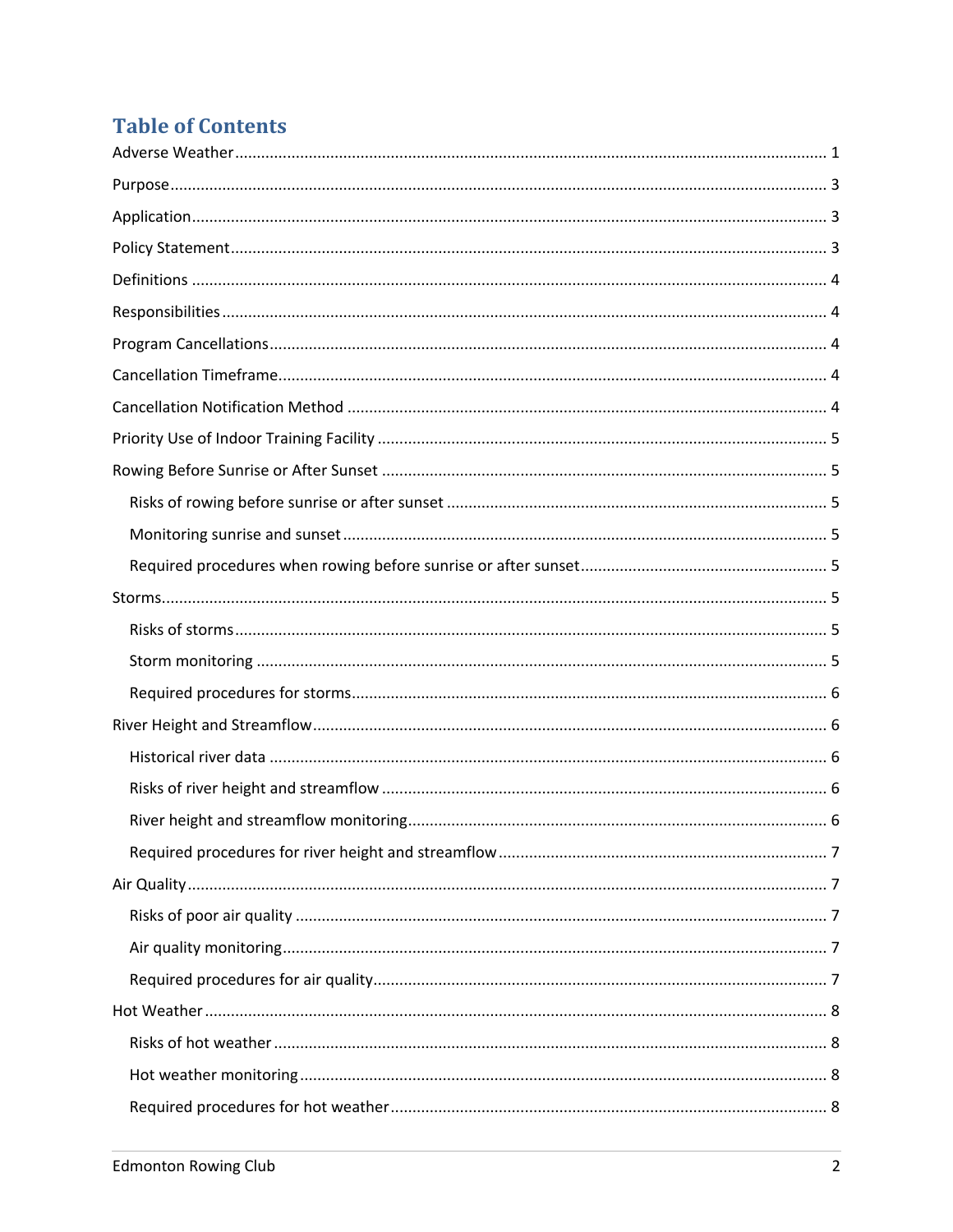# **Purpose**

- 1. This document is designed to provide resources and guidance to those in the ERC who plan to participate in, operate, or regulate rowing programs through the ERC. It outlines various adverse weather risks and recommended procedures for rowing should adverse weather arise before and during scheduled programming.
- 2. For any regattas being run by the ERC, the Rowing Canada Rules of Racing will take precedence over this policy. In the event of any conflict between the Rules of Racing and this policy, the Rules of Racing will apply.

# **Application**

3. This policy applies to ERC program participants, coaches, staff, volunteers, and administrators.

# **Policy Statement**

- 4. The ERC is committed to maintaining a safe sporting environment. Rowing, like other outdoor activities, presents various risks should adverse weather arise. The ERC therefore enacts this policy as a tool to help recognize when weather conditions are unsafe, as well as outline the procedures to be followed from both on land and water, before and during scheduled programming.
- 5. Staying safe is more important than going out for a row.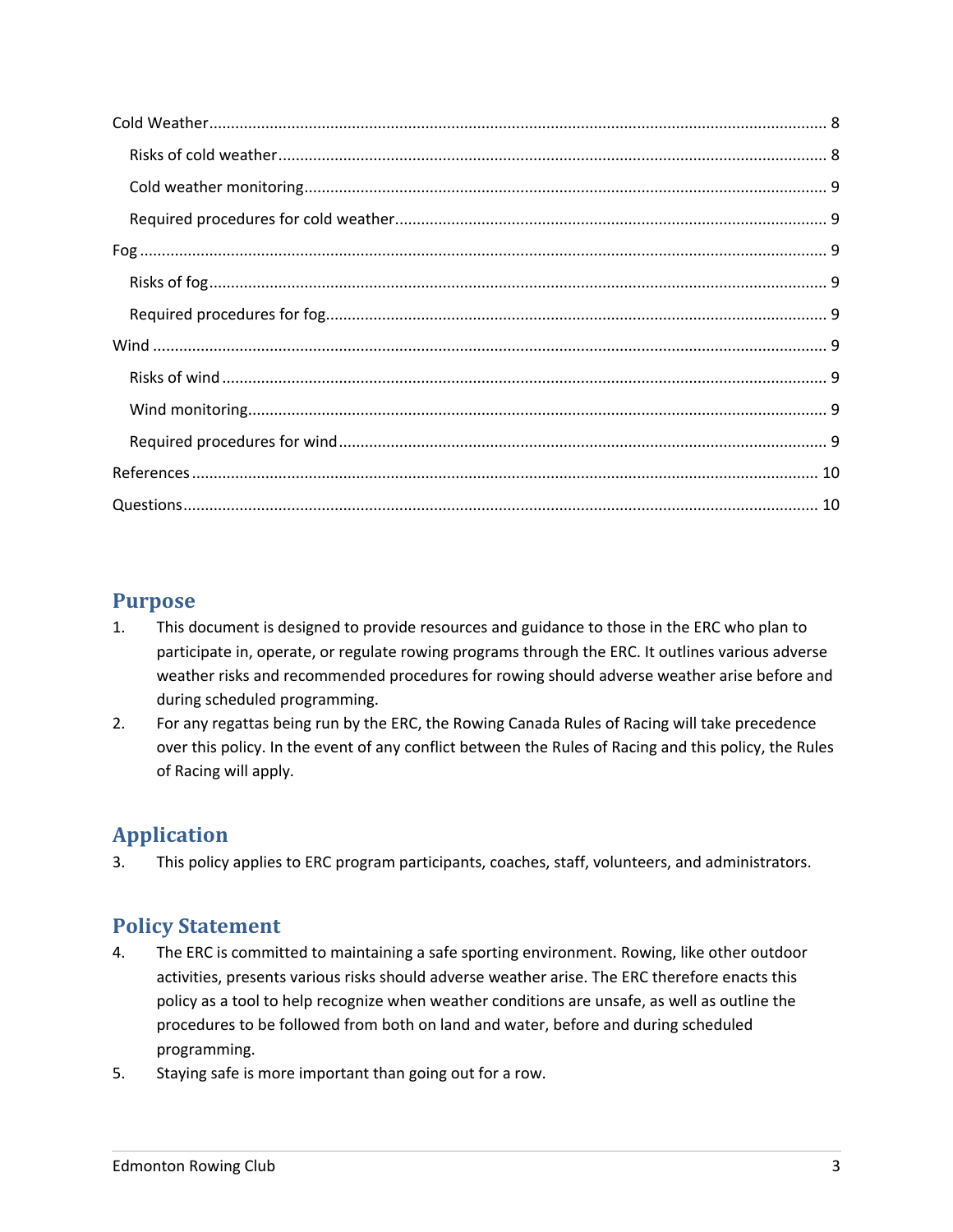# **Definitions**

- 6. For the purposes of this policy, **adverse weather** refers to environmental conditions that pose a risk to those participating in ERC programs.
- 7. For the purposes of this policy, the term **program** includes all membership categories (sport, junior, master, senior), as well as community programs including but not limited to Learn to Row, Summer Camps, High School, and corporate events.

# **Responsibilities**

- 8. All those listed in the Application section of this document are responsible for becoming familiar with this policy and its guidelines.
- 9. Program participants are responsible for following coach direction both on and off the water.
- 10. Private boat owners are responsible for making their own informed decisions regarding adverse weather conditions. It is recommended private boat owners follow instructions from the Head Coach.
- 11. Coaches and the Club Manager are responsible for monitoring weather, streamflow, and forecasts to permit informed decision making about suspending rowing activities.
- 12. Individuals have the right to refuse participation in any ERC program, should they feel weather conditions are unsafe.

# **Program Cancellations**

13. The authority to decide whether some or all programs should be cancelled rests with the Head Coach. The Club Manager will assume this role in the absence of the Head Coach. If both the Head Coach and the Club Manager are absent, then the next available Junior, Master, or Sport coach will make the decision. If none of these individuals are available, the Safety Director will make the decision on behalf of the Board of Directors.

# **Cancellation Timeframe**

14. When the responsible individual has determined that there is a certainty or likelihood of program cancellation due to adverse weather, the ERC will do its best to inform program participants of that possibility at least 2 hours prior to the scheduled start time of their program. However, as conditions can change quickly for better or worse, coaches may ask their athletes to come to the club regardless.

# **Cancellation Notification Method**

15. Notification of program cancellations will be sent electronically via Communibee and by email. Sign up for the ERC Communibee Community at https://app.communibee.ca/#/register.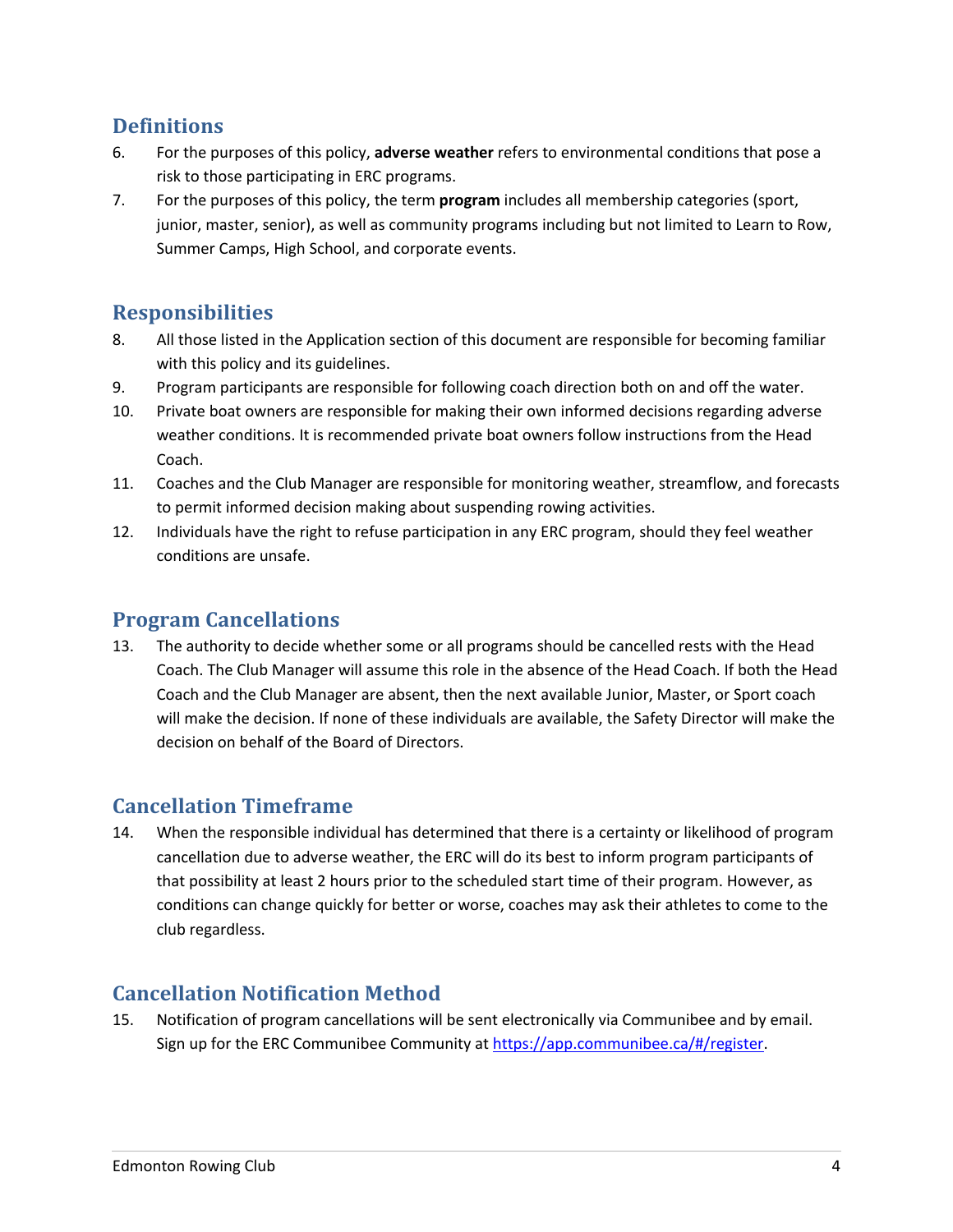# **Priority Use of Indoor Training Facility**

16. Community programs have priority use of the indoor training facility if programs are cancelled due to adverse weather.

## **Rowing Before Sunrise or After Sunset**

#### Risks of rowing before sunrise or after sunset

17. Rowing before sunrise or after sunset brings about additional risks, such as navigating the river and capsizing in the dark.

#### Monitoring sunrise and sunset

18. The ERC monitors sunrise and sunset through Environment Canada at https://weather.gc.ca/city/pages/ab-50\_metric\_e.html. Environment Canada also has a free app for iOS and Android.

#### Required procedures when rowing before sunrise or after sunset

- 19. Crews are not to launch more than 30 minutes prior to sunrise and are to return to the dock no later than 30 minutes after sunset.
- 20. A white light must be attached to the bow of the boat, and a red light attached to the stern. Lights must be steady and not flashing.
- 21. Club boats must be accompanied by a safety boat.
- 22. Rowers must follow their coaches' instructions regarding launch and dock times. Not returning to the dock promptly at dusk exposes safety boat drivers and coaches to unnecessary risks.

### **Storms**

#### Risks of storms

- 23. Rowers are particularly vulnerable during storms where there is lightning, due to the conductivity of water as well as the carbon/ aluminum build of our rowing shells and oars.
- 24. Heavy rainfall significantly reduces visibility.

#### Storm monitoring

- 25. The ERC monitors rain through Environment Canada's Radar at https://weather.gc.ca/map\_e.html?layers=radar&zoom=2&center=58.91465764%2C-101.42369207. Environment Canada also has a free app for iOS and Android.
- 26. The ERC monitors lightening through Environment Canada's Lightning Danger Map at https://weather.gc.ca/lightning/index\_e.html. Environment Canada also has a free app for iOS and Android.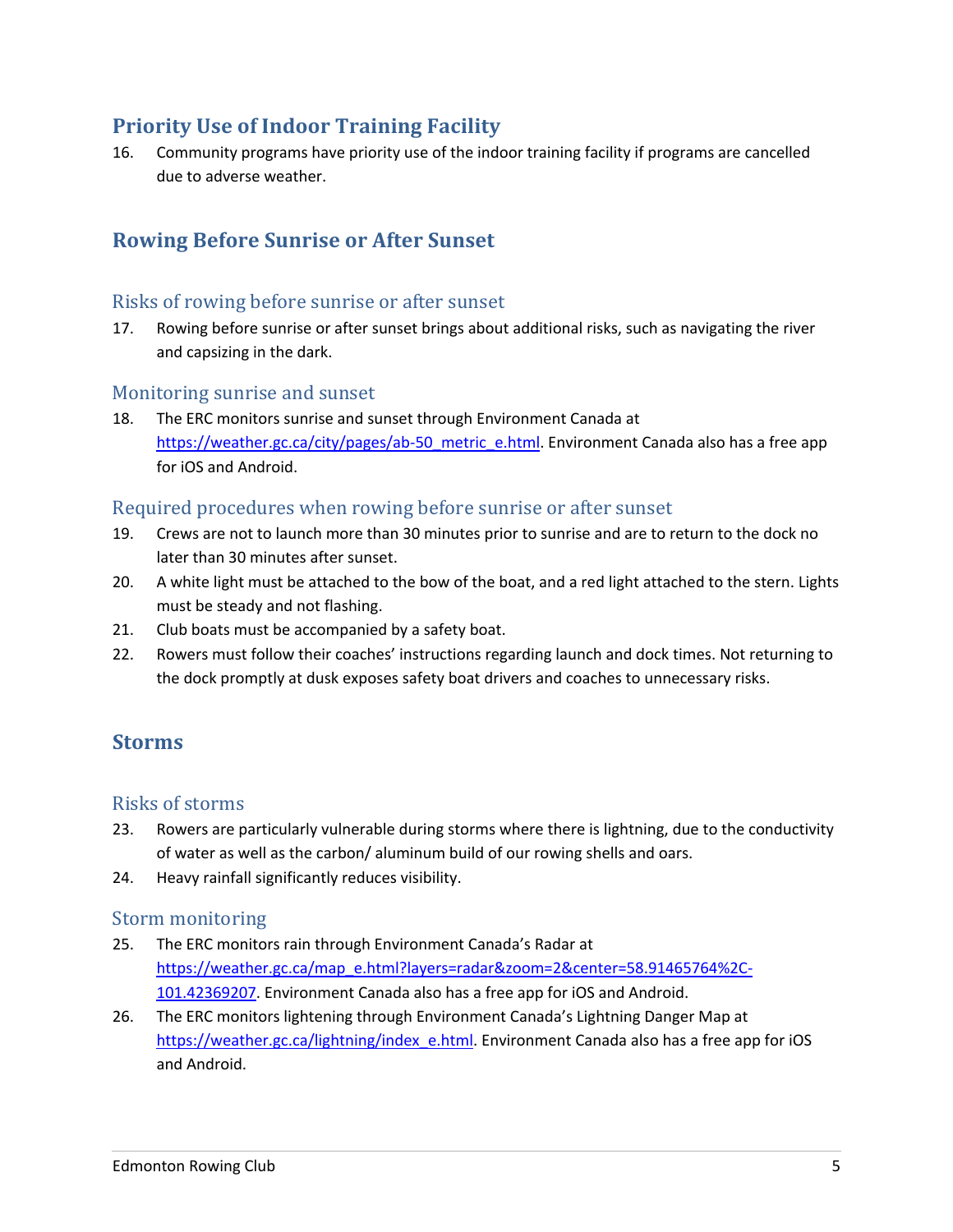### Required procedures for storms

- 27. No rowing if lightning or thunder is detected.
- 28. If crews are on the water, coaches will blow their whistle 3 times, and everyone must return to the boathouse immediately.
- 29. If a storm has started and crews are too far away from the dock to return safely, they must proceed to the nearest shore as quickly as possible and wait until the storm has subsided.
- 30. 30 minutes must pass since the last detection of lightning or thunder before launching.

# **River Height and Streamflow**

31. Due to its glacial origin, the height and streamflow of the North Saskatchewan River can change quickly throughout the season.

### Historical river data

32. Typically, in the summer the river is about 3 meters in height and the streamflow is about  $300<sup>3</sup>/s.$ 

| Date       | <b>Maximum Daily Discharge</b><br>(m <sup>3</sup> /s) | Date       | <b>Maximum Daily Water Level (m)</b> |
|------------|-------------------------------------------------------|------------|--------------------------------------|
| 2019-06-30 | 1,010                                                 | 2019-06-30 | 6.049                                |
| 2018-04-20 | 618                                                   | 2018-04-20 | 5.989                                |
| 2015-06-07 | 278                                                   | 2015-03-15 | 4.509                                |
| 2014-04-24 | 659                                                   | 2014-04-10 | 5.142                                |
| 2013-06-23 | 2,710                                                 | 2013-06-23 | 9.032                                |

33. Historical data for the North Saskatchewan River at Edmonton can be found at https://wateroffice.ec.gc.ca/report/historical\_e.html?stn=05DF001&dataType=Annual+Extremes &parameterType=Flow&year=2019&mode=Table&page=historical&start\_year=1850&end\_year=2 021.

### Risks of river height and streamflow

- 34. High waters bring additional debris into the river. River debris can easily break hulls, fins, and oars.
- 35. Fast river streamflow increases the difficulty of moving a rowing shell against the current, and in navigating under bridges (particularly when moving downstream).
- 36. High water and high streamflow may or may not coincide.

### River height and streamflow monitoring

37. The ERC monitors the North Saskatchewan river height and streamflow through Alberta Rivers at https://rivers.alberta.ca. Alberta Rivers also has a free app for iOS and Android.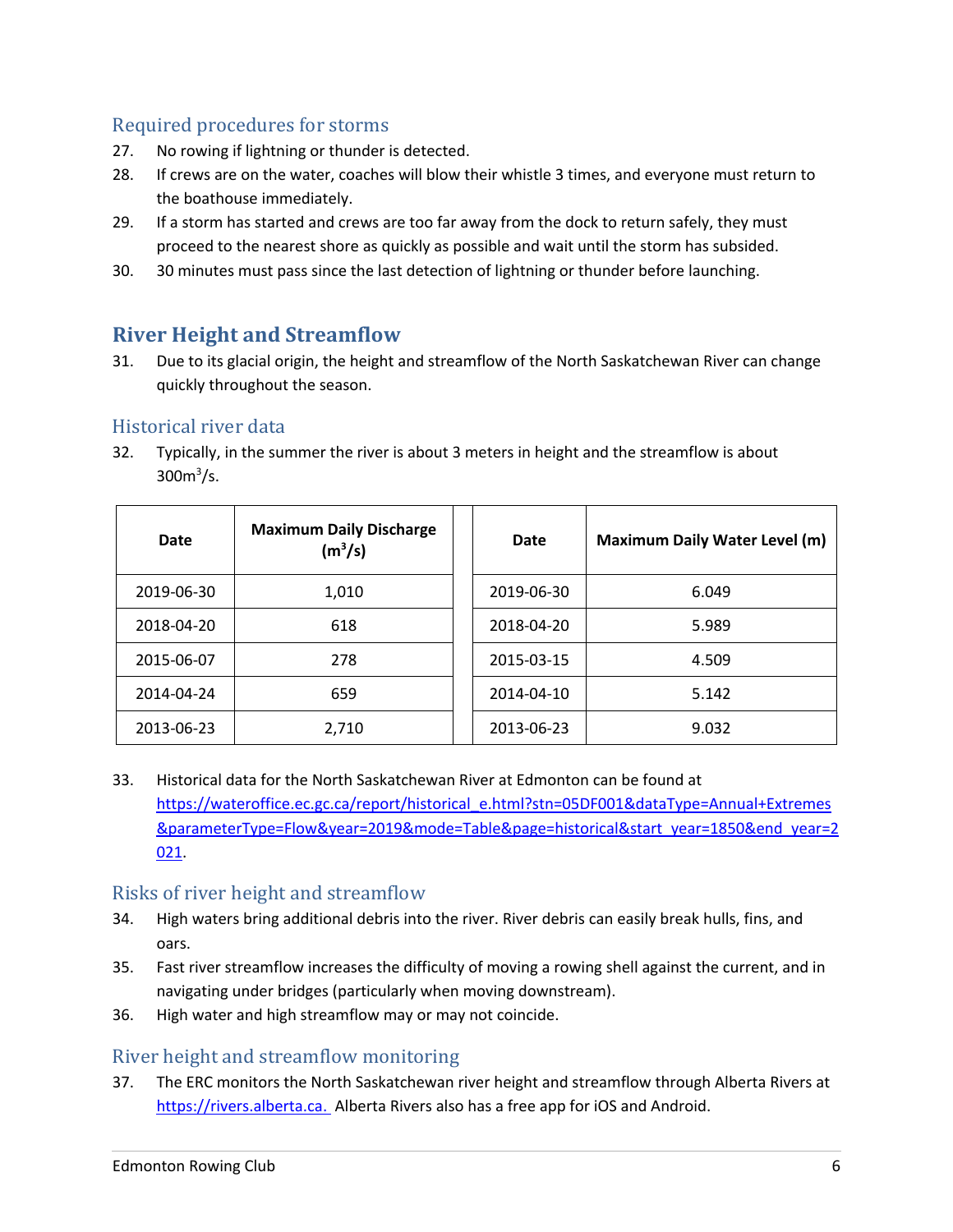- 38. The two stations that the ERC monitors are:
	- 1. North Saskatchewan River HWY 759 (upstream near Devon, approximately 8 hours until conditions arrive in Edmonton)
	- 2. North Saskatchewan River at Edmonton (downstream at Louise McKinney Park)

### Required procedures for river height and streamflow

| River Streamflow $(m^3/s)$                    | <b>Program Requirements</b>                             |
|-----------------------------------------------|---------------------------------------------------------|
| 0 m <sup>3</sup> /s – 449 m <sup>3</sup> /s   | All Programs allowed to row                             |
| 450 m <sup>3</sup> /s – 749 m <sup>3</sup> /s | Discretion of Head Coach (See Program<br>Cancellations) |
| $750 + m^3/s$                                 | No Programs allowed to row                              |

# **Air Quality**

39. Edmonton often sees periods of poor air quality in the summer due to forest fires in Alberta and British Columbia.

### Risks of poor air quality

40. When participating in outdoor activity during periods of low air quality, we are more at risk for acute health concerns. Deeper and more rapid breathing allows for more air pollution to enter the lungs. Individuals all react differently to air pollution; those with pre-existing illness can experience symptoms even with short periods of exposure.

#### Air quality monitoring

- 41. The ERC monitors air quality through Environment Canada's Air Quality Health Index (AQHI) at https://weather.gc.ca/airquality/pages/abaq-001\_e.html.
- 42. For more information regarding the AQHI see https://www.canada.ca/en/environment-climatechange/services/air-quality-health-index/about.html.
- 43. Environment Canada also has a free app for iOS and Android.

## Required procedures for air quality

| <b>Air Quality</b><br><b>Health Index</b> | <b>Program Guidelines</b>                               |  |
|-------------------------------------------|---------------------------------------------------------|--|
| $0 - 3$                                   | All programs allowed to row                             |  |
| $4 - 7$                                   | Discretion of Head Coach (See Program<br>Cancellations) |  |
| 8+                                        | No programs allowed to row                              |  |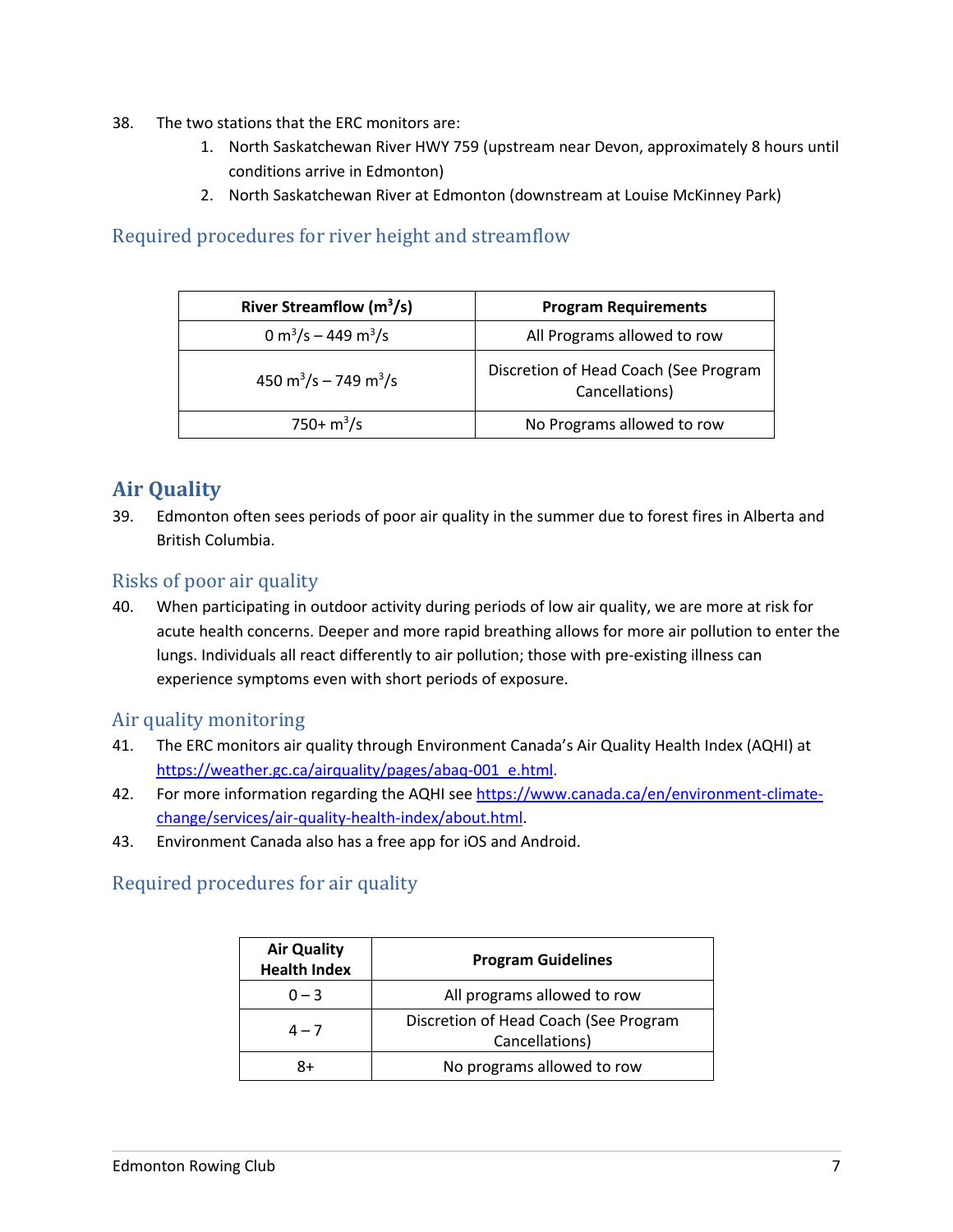# **Hot Weather**

#### Risks of hot weather

- 44. High intensity exercise in a hot environment can lead to various heat illnesses (such as heat exhaustion and heat stroke), as well as dehydration.
- 45. Athletes must ensure they properly hydrate during hot weather outings. When the ambient temperature is 26°C or above, athletes must carry water with them in the boat.

#### Hot weather monitoring

- 46. The ERC monitors temperatures through Environment Canada at https://weather.gc.ca/city/pages/ab-50\_metric\_e.html. Environment Canada also has a free app for iOS and Android.
- 47. The ERC uses Environment Canada's humidex chart to monitor humidex values. The humidex combines the ambient temperature and the humidity into one number, to reflect the perceived temperature. For more information regarding the humidex and to see the humidex chart see https://www.canada.ca/en/environment-climate-change/services/seasonal-weatherhazards/warm-season-weather-hazards.html - toc7.

| Humidex Value (°C)  | <b>Risk of Overheating</b><br><b>During Exercise</b> | <b>Program Guidelines - Rowing Permitted</b>                     |  |
|---------------------|------------------------------------------------------|------------------------------------------------------------------|--|
| Below 24°C          | Low - Moderate                                       |                                                                  |  |
| $25 - 29 °C$        | Moderate                                             | All programs allowed to row                                      |  |
| $30 - 39^{\circ}$ C | High                                                 | All programs allowed to row<br>Youth should be monitored closely |  |
| $40 - 45^{\circ}$ C | Very High                                            | Discretion of Head Coach<br>(See Program Cancellations)          |  |
| Above 45°C          | Extreme                                              | No programs allowed to row                                       |  |

#### Required procedures for hot weather

\*RCA LTR Coach Reference Guide (April 2019)

# **Cold Weather**

#### Risks of cold weather

- 48. Hypothermia can occur when ambient temperatures are under 10°C cold, wet, and wind can all play a factor.
- 49. Be aware that water temperature can be several degrees colder than ambient.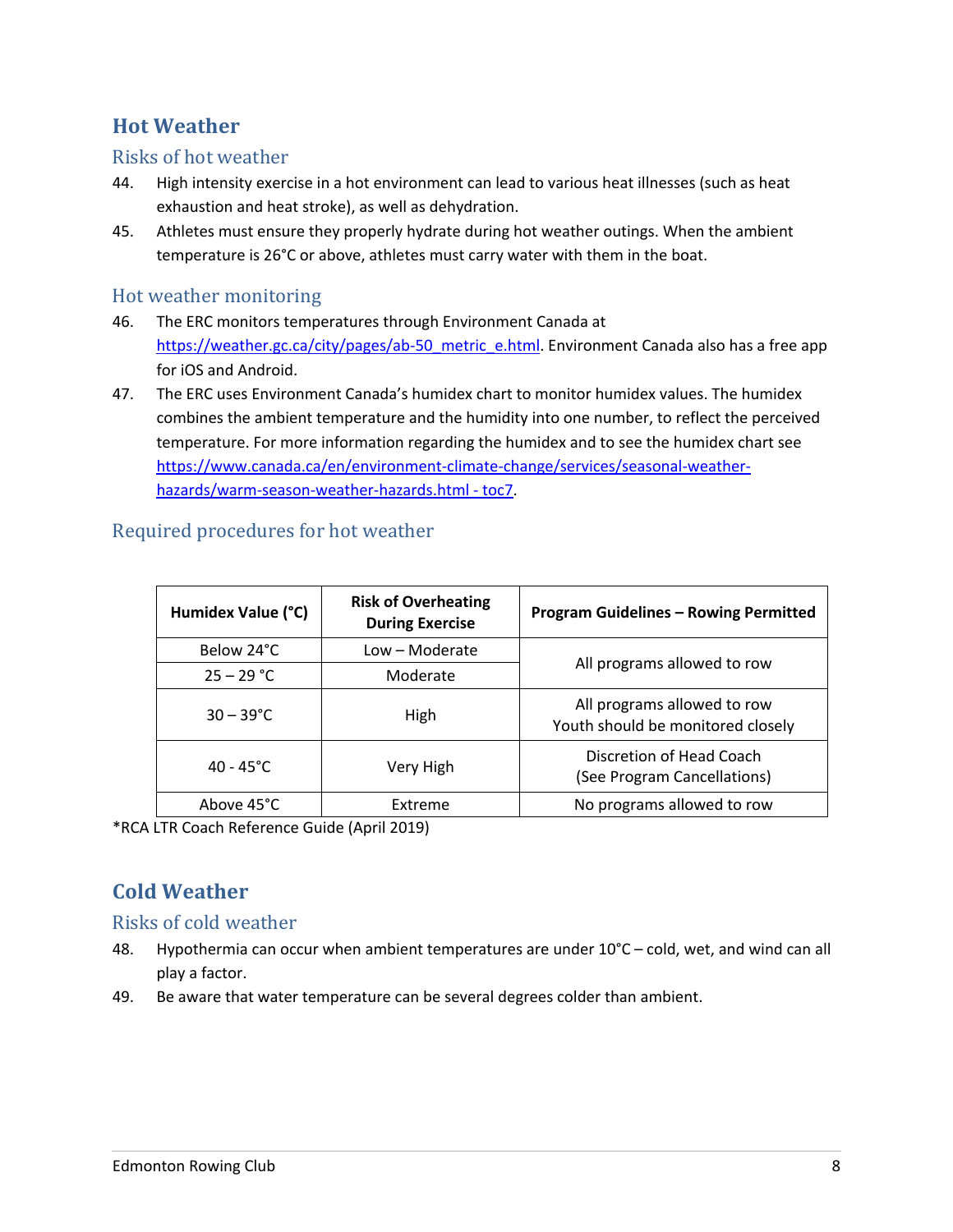### Cold weather monitoring

50. The ERC monitors temperatures through Environment Canada at https://weather.gc.ca/city/pages/ab-50\_metric\_e.html. Environment Canada also has a free app for iOS and Android.

### Required procedures for cold weather

51. When ambient temperatures are 10°C and under, coaches will use discretion as to who they are sending out in what boat classes. For example, this is not the time for a novice athlete to row a single for the first time.

# **Fog**

#### Risks of fog

52. When rowing in fog it is easy to lose sense of direction and get lost on the river. Not following the correct traffic pattern due to fog increases the risk of collisions causing personal injury and damage to equipment.

### Required procedures for fog

- 53. If visibility is less than 500m and/or the shoreline cannot always be seen, crews should not go out on the water.
- 54. If heavy fog sets in while crews are out on the water, carefully follow the shoreline back to the dock.

## **Wind**

#### Risks of wind

- 55. Strong winds push against the water and transfer its energy to create peaks and white caps on the water's surface.
- 56. Rowing shells are particularly vulnerable to white caps because they are largely balanced by the rower's oars and technical abilities.

#### Wind monitoring

57. The ERC monitors winds through Environment Canada at https://weather.gc.ca/city/pages/ab-50 metric e.html. Environment Canada also has a free app for iOS and Android.

#### Required procedures for wind

58. If white caps are visible the water is quite rough, and only experienced crews should go out in these conditions. If crews are out on the water and large white caps develop, crews should follow coach direction and take the shortest and safest course back to the dock.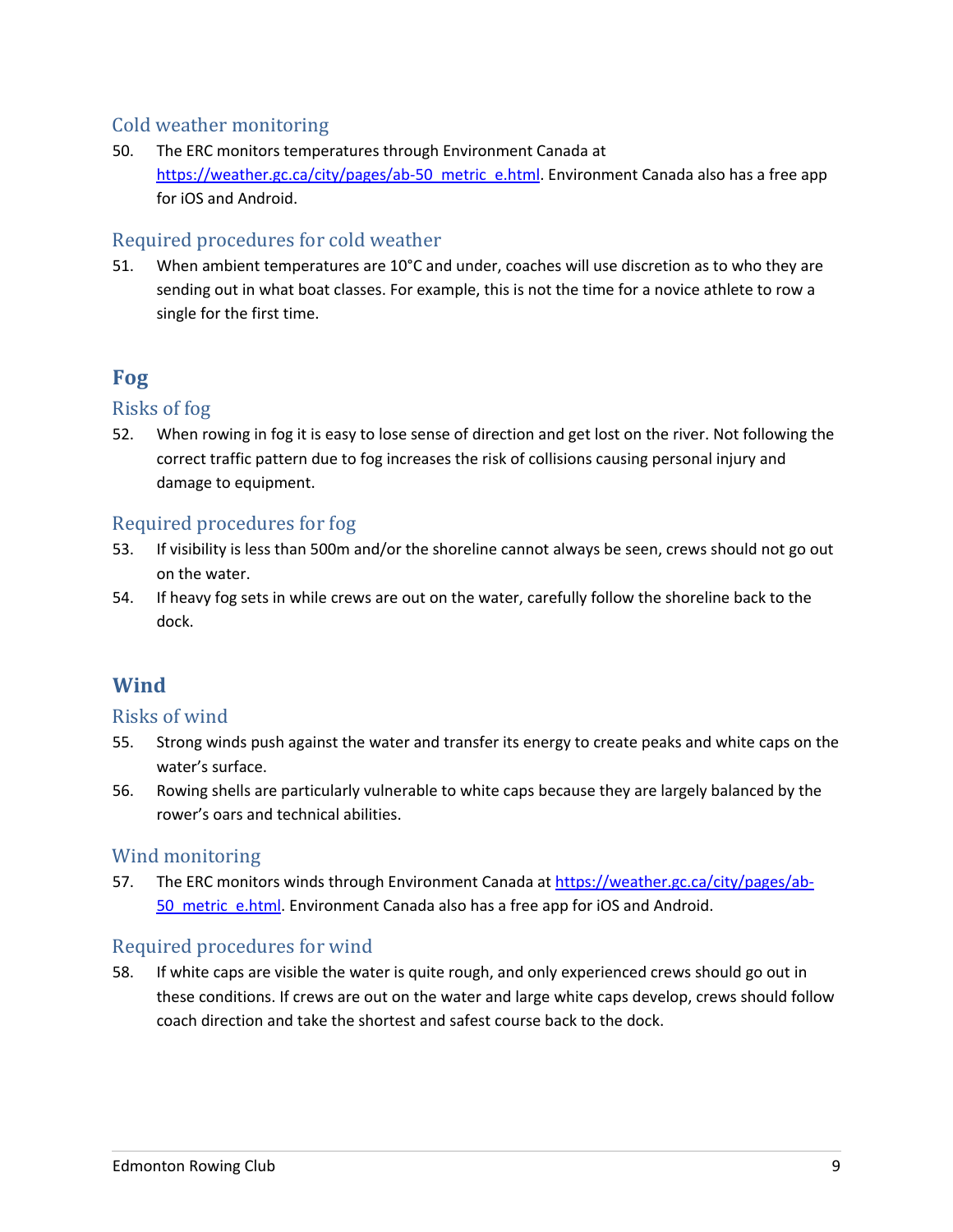### **References**

59. Alberta Rivers

https://rivers.alberta.ca

60. Environment Canada – About the Air Quality Health Index

https://www.canada.ca/en/environment-climate-change/services/air-quality-healthindex/about.html

61. Environment Canada – Canadian Weather Radar

https://weather.gc.ca/map\_e.html?layers=radar&zoom=2&center=58.91465764,-101.42369207.

- 62. Environment Canada Edmonton, AB https://weather.gc.ca/city/pages/ab-50\_metric\_e.html
- 63. Environment Canada Edmonton's Air Quality Health Index

https://weather.gc.ca/airquality/pages/abaq-001\_e.html

64. Environment Canada – Warm Season Weather Hazards

https://www.canada.ca/en/environment-climate-change/services/seasonal-weatherhazards/warm-season-weather-hazards.html#toc7

65. Environment Canada – Lightning Danger Map

https://weather.gc.ca/lightning/index\_e.html

66. Government of Canada – Historical Data for North Saskatchewan River at Edmonton

https://wateroffice.ec.gc.ca/report/historical\_e.html?stn=05DF001&dataType=Annual+Extremes &parameterType=Flow&year=2019&mode=Table&page=historical&start\_year=1850&end\_year=2 021.

## **Questions**

67. Questions about this policy can be directed to the Club Manager.